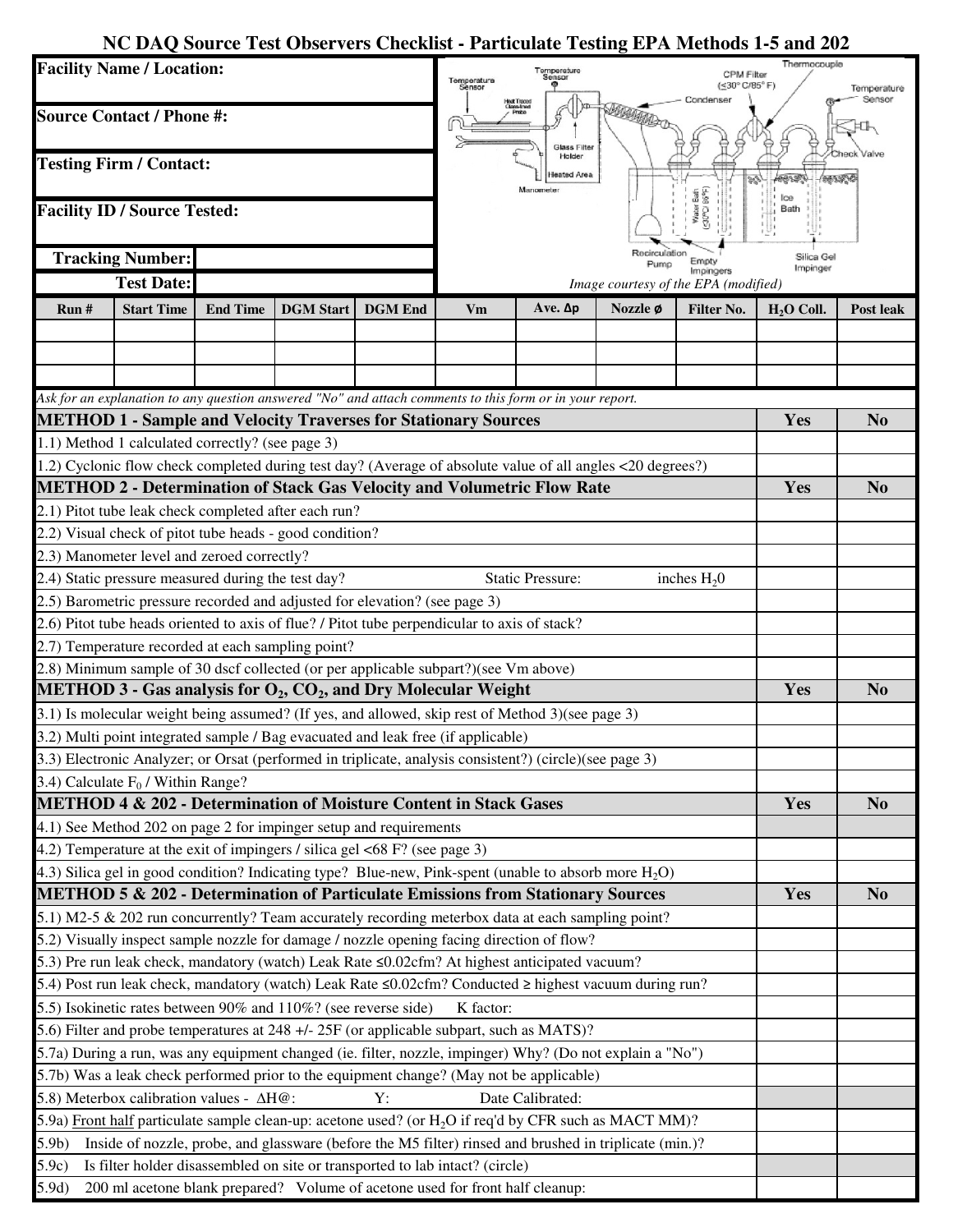## **NC DAQ Source Test Observers Checklist - Particulate Testing EPA Methods 1-5 and 202**

| <b>METHOD 202 - Determination of Condensible Particulate Emissions</b>                                            |                                                                                                      | Yes | N <sub>o</sub> |  |  |
|-------------------------------------------------------------------------------------------------------------------|------------------------------------------------------------------------------------------------------|-----|----------------|--|--|
| 202.1) CPM sampling train set-up per method? (also called "back half" of the sampling train; see diagram)         |                                                                                                      |     |                |  |  |
| Thermocouple<br>(<30° C/85° F)<br>Temperature                                                                     | A. Method 23 Condenser with water bath                                                               |     |                |  |  |
|                                                                                                                   | B. Dropout Impinger (empty/cutoff stem)                                                              |     |                |  |  |
| Sensor                                                                                                            | C. Modified Greenburg-Smith (GS) Impinger                                                            |     |                |  |  |
|                                                                                                                   | (empty, open tip)                                                                                    |     |                |  |  |
|                                                                                                                   | D. CPM Filter (nonreactive, polymer, etc.)                                                           |     |                |  |  |
| Valve                                                                                                             | E. Thermocouple (stainless steel encased, etc.                                                       |     |                |  |  |
| Water Bath<br><a0pc 85°f)<="" td=""><td>in contact with gas stream?)</td><td></td><td></td></a0pc>                | in contact with gas stream?)                                                                         |     |                |  |  |
| Vacuum<br>Line                                                                                                    | F. Ice Bath                                                                                          |     |                |  |  |
| Silica Gel<br>Impinger<br>mpingers                                                                                | G. Modified GS Impinger (100 ml water)                                                               |     |                |  |  |
|                                                                                                                   | H. Silica Gel Impinger (see 4.3 page 1)                                                              |     |                |  |  |
|                                                                                                                   | I. Exit Thermocouple (see 4.2 page 1)                                                                |     |                |  |  |
|                                                                                                                   | Image Courtesy of the EPA (modified)                                                                 |     |                |  |  |
| 202.2) Glassware properly prepared before test? (soap & water, rinsed using tap water, DI water, acetone, and     |                                                                                                      |     |                |  |  |
| hexane, then bake at 300 $\degree$ C for 6 hrs.) Otherwise, a field train proof blank is required (not as common) |                                                                                                      |     |                |  |  |
| 202.3) CPM (or "ambient") filter maintained maintained $> 65^{\circ}F$ and $\leq 85^{\circ}F$ during test run?    |                                                                                                      |     |                |  |  |
| <b>REMARKS:</b>                                                                                                   |                                                                                                      |     |                |  |  |
|                                                                                                                   |                                                                                                      |     |                |  |  |
|                                                                                                                   |                                                                                                      |     |                |  |  |
| 202.4) Check reagent quality:                                                                                     |                                                                                                      |     |                |  |  |
| A. Acetone - less than 1.0 ppmw (0.1 mg/100 g or 0.791 mg/l) residue mass                                         |                                                                                                      |     |                |  |  |
| B. Hexane - less than 1.0 ppmw $(0.1 \text{ mg}/100 \text{ g or } 0.655 \text{ mg/l})$ residue mass               |                                                                                                      |     |                |  |  |
| C. Deionized, ultra-filtered water (DIUF) - contains 1 ppmw (1 mg/L) residue mass or less                         |                                                                                                      |     |                |  |  |
| 202.5) Check if blanks prepared and completed:                                                                    |                                                                                                      |     |                |  |  |
| A. Field train recovery blank completed? (mention that a maximum 2.0 mg correction is allowed)                    |                                                                                                      |     |                |  |  |
| B. Field blanks prepared for DIUF water, acetone, and hexane?                                                     |                                                                                                      |     |                |  |  |
| 202.6) Post-run nitrogen purge (can be skipped if no water collected before CPM filter):                          |                                                                                                      |     |                |  |  |
| Regulator<br>Thermocouple                                                                                         | A. Purge required and conducted?                                                                     |     |                |  |  |
| Condenser                                                                                                         | B. H <sub>2</sub> O transferred to backup $(2nd)$ impinger?                                          |     |                |  |  |
| Filter<br>Use when pushing purge                                                                                  | C. Ultra high purity (UHP) nitrogen used?                                                            |     |                |  |  |
| through the system<br>(flow rate 14 lpm or AH@)                                                                   | D. 14 lpm (liters per minute) for one hour?                                                          |     |                |  |  |
| nitrogen or                                                                                                       | E. Gas temp maintained $> 65^{\circ}F$ and $\leq 85^{\circ}F$ ?                                      |     |                |  |  |
| equivalent<br><b>Bath</b><br>30°C / 68                                                                            | F. Does impinger tip extend below water level                                                        |     |                |  |  |
|                                                                                                                   | during purge? If not was DIUF H <sub>2</sub> 0 added?                                                |     |                |  |  |
|                                                                                                                   |                                                                                                      |     |                |  |  |
| <b>Recirculation</b><br>Condensed                                                                                 | Image Courtesy of the EPA (modified)                                                                 |     |                |  |  |
| Moisture<br>Pump<br>and Sample                                                                                    |                                                                                                      |     |                |  |  |
| 202.7) Cleanup and sample recovery ("back half" - see page one for "front half" cleanup):                         |                                                                                                      |     |                |  |  |
| A. Is test team catching all rinses in properly labeled containers?                                               |                                                                                                      |     |                |  |  |
| B. At end of run, was glassware after M5 filter and before CPM filter rinsed as follows:                          |                                                                                                      |     |                |  |  |
| two rinses with DIUF, one acetone rinse, and two rinses with hexane?                                              |                                                                                                      |     |                |  |  |
| <b>REMARKS:</b>                                                                                                   |                                                                                                      |     |                |  |  |
|                                                                                                                   |                                                                                                      |     |                |  |  |
|                                                                                                                   |                                                                                                      |     |                |  |  |
|                                                                                                                   |                                                                                                      |     |                |  |  |
|                                                                                                                   |                                                                                                      |     |                |  |  |
|                                                                                                                   |                                                                                                      |     |                |  |  |
|                                                                                                                   | ** DO NOT REJECT A TEST WITHOUT CONSULTING WITH THE STATIONARY SOURCE COMPLIANCE BRANCH. IF YOU HAVE |     |                |  |  |
|                                                                                                                   |                                                                                                      |     |                |  |  |

**TESTING CONCERNS, DISCUSS THEM IMMEDIATELY WITH THE TESTING COMPANY AND SSCB. \*\***